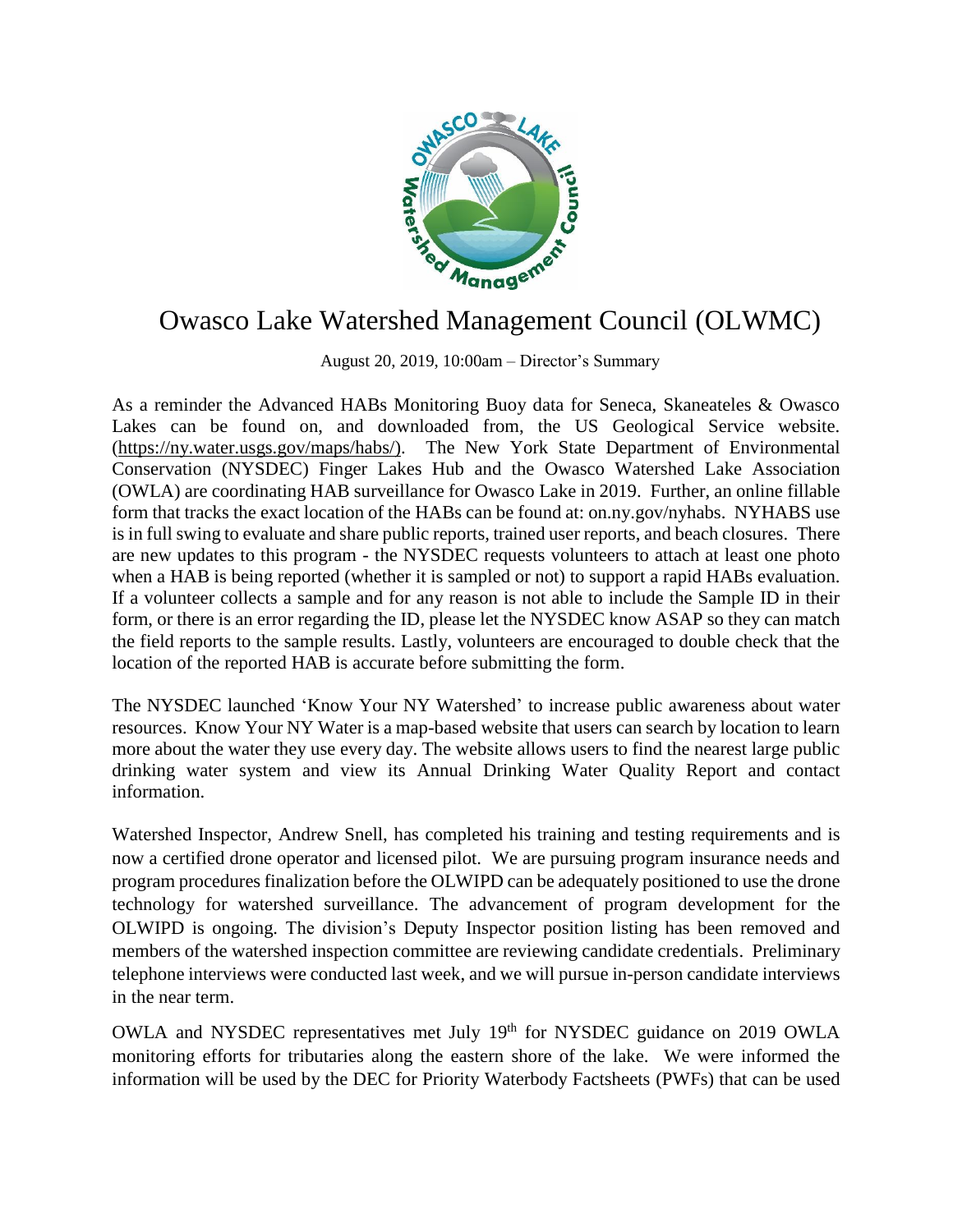for external data sources for future project proposals and reports. OWLA plans to present a summary of their 2019 tributary monitoring results as an upcoming council meeting.

We continue to await feedback from Nucor and NYSDEC representatives regarding on update on their beneficial use determination (BUD) for slag, regulated by the NYSDEC, and whether there is a possibility for approval for a pilot project using slag for phosphorus (P) remediation. In the meantime, Eileen O'Connor of the Cayuga County Department of Health (CCDOH) and I have been working with engineering consultants on pursuing an innovative technology for P-removal from septic leachate and 'edge of field' tile drains. The technology uses iron nanoparticle adsorption for P removal within a removable and reusable media. In theory, the P removed from the media may be re-used as a viable fertilizer product. Recent predictions suggest the likelihood of a phosphate shortage in the near future (https://phys.org/news/2019-07-phosphate-shortagedwindling-resource-required.html). Capturing P within the Owasco Lake Watershed may not only support the reduction of this algal growth limiting nutrient for the benefit of the lake, but may support job growth based on the eventual resale of a nutrient that's monetary value is likely to grow as its conventional supply (i.e., phosphate from mining) diminishes. The CCDOH is directing a pilot project seeking 2-3 watershed volunteers to offer access for installation of the Premoval technology within their septic systems. These pilot project costs and associated cleanup and implementation will be covered by funding provided through the CCDOH. OWLA has offered a financial incentive to volunteers with commitment of \$100 to individuals willing to support this initiative through the use of their septic systems. Please reach out to the CCDOH if you are interested and willing to volunteer for this effort.

Based on financial audit results and tax documents approval by the board of directors, we can complete our required submissions to the NYS Grants Gateway portal. When this administrative process is complete we will be eligible for state grant funding opportunities for nonprofits that will support specific projects within the watershed.

Representatives from Cayuga County Soil and Water Conservation District (CCSWCD), Cayuga County Highway Department, and the OLWMC met at Oakhill County Road in the Village of Moravia July  $18<sup>th</sup>$  to discuss moving forward with a project to improve road conditions to help mitigate flooding there. The county highway department is collaborating with the district to implement flood mitigation projects on Oakhill Road. The CCSWCD plans to have an engineered design prepared for this project to access the scope of work. Further the CCSWCD has offered to give a comprehensive presentation on their 2019 watershed implementation and restoration activities and initiatives at an upcoming council meeting.

Cornell's ProDairy program is offering follow up support with application assistance for small dairy farmers eligible and interested in funding through the Dairy Acceleration Program (DAP). Initial outreach for funding support for small dairies was a collaborative outreach effort between the OLWMC and Cornell Cooperative Extension.

The Town of Owasco completed the Clean Fleets High Impact Action under (NYSERDA) clean energy program by installing an electric vehicle charging station. This was an important step by the Town to take the initiative towards progress in reducing greenhouse gas emissions and